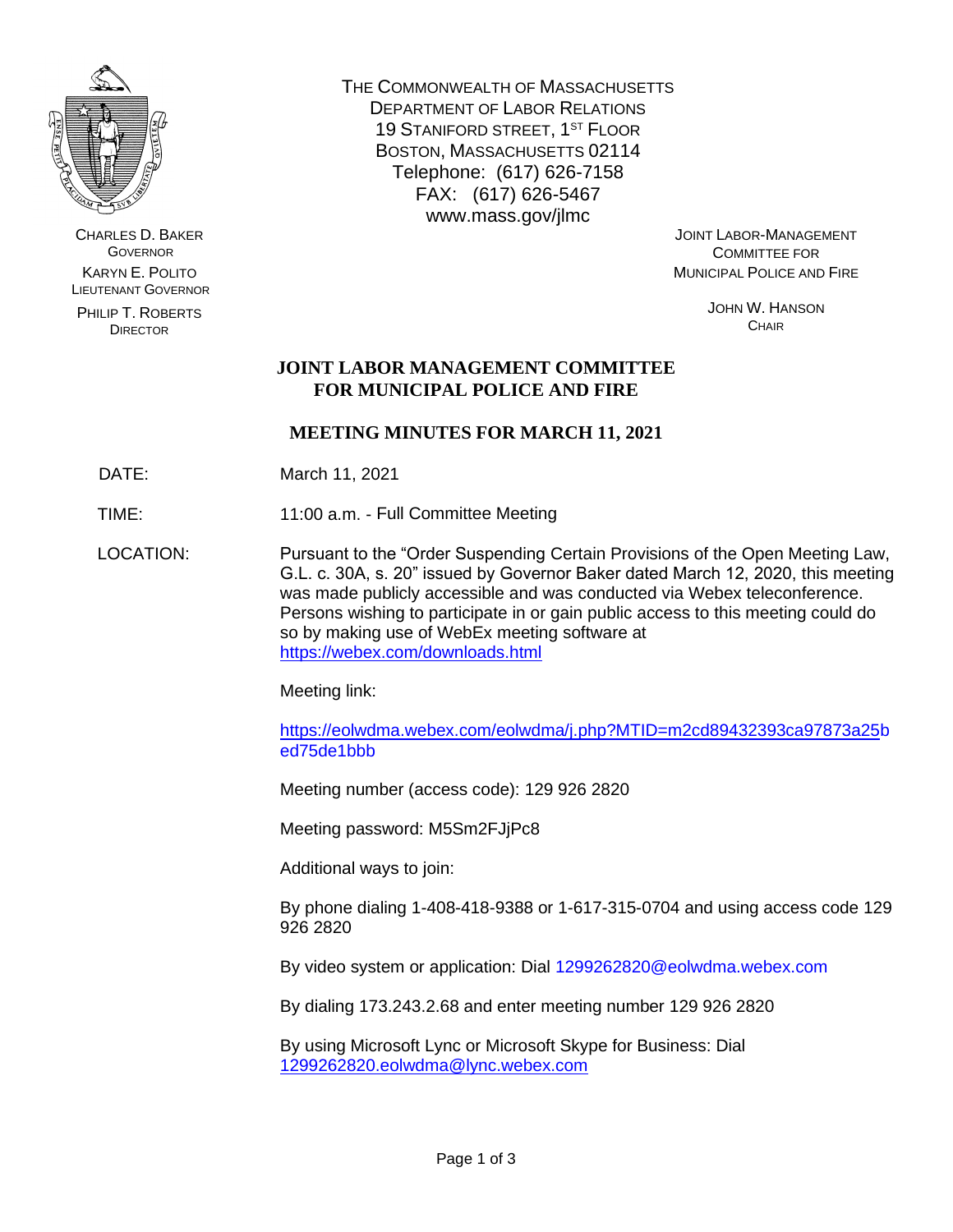**Committee Members Present:** Chairman Hanson; Police**:** Andrews, Perreira; Management: Goldsmith, Johnson, Ansaldi; Fire M. Reddy.

Alternates Present: Fire: Keene; Young; Police: Nelson. T. Reddy; Management: McCall, Bain, Mazzucco.

**Staff Present:** Cummings**,** Driscoll**,** Hubley, Morgado.

**Others Present:** Philip Roberts (DLR).

## **OPEN SESSION**

Chairman Hanson called the meeting to order at 11:05 A.M.

The meeting was recorded by Chairman Hanson.

#### o *Administrative updates:*

 $\circ$  Vote to accept the full Committee meeting minutes from February 25, 2021.

## **Motion by Andrews, seconded by Goldsmith: to accept the minutes from the full Committee meeting on February 25, 2021.**

## **The Motion passed unanimously.**

#### o *Chairman's report:*

Chairman Hanson reported that the JLMC case load is increasing.

Chairman Hanson discussed the proposed changes to practice and procedure for 3(a) hearings and Investigations. Mr. M. Reddy noted that Ms. Goldsmith and Mr. Andrews were in favor of the changes and, although he doesn't believe the changes are necessary, he would not oppose them.

Mr. Driscoll and Mr. Morgado discussed their perspective on the proposed changes.

**Motion by Goldsmith, seconded by Andrews: to accept the proposed changes to 3(a) hearing practice and procedure substantially in the form set forth in the document attached to the Agenda for this meeting.**

**The Motion passed unanimously.**

**Motion by Goldsmith, seconded by M. Reddy: to accept the proposed changes to the Investigation procedures substantially in the form set forth in the document attached to the Agenda for this meeting.**

**The Motion passed unanimously.**

o *Review and Act on the following Petition, Jurisdiction and Awaiting Funding List (AFL) Cases:*

| Case No. | Organization                          | <b>Mediator/Sr. Staff</b> | <b>Topic/Vote/Action</b> |
|----------|---------------------------------------|---------------------------|--------------------------|
|          | 1. JLM-21-8471 Nantucket Firefighters | JOEH, GD                  | Vote on Jurisdiction     |